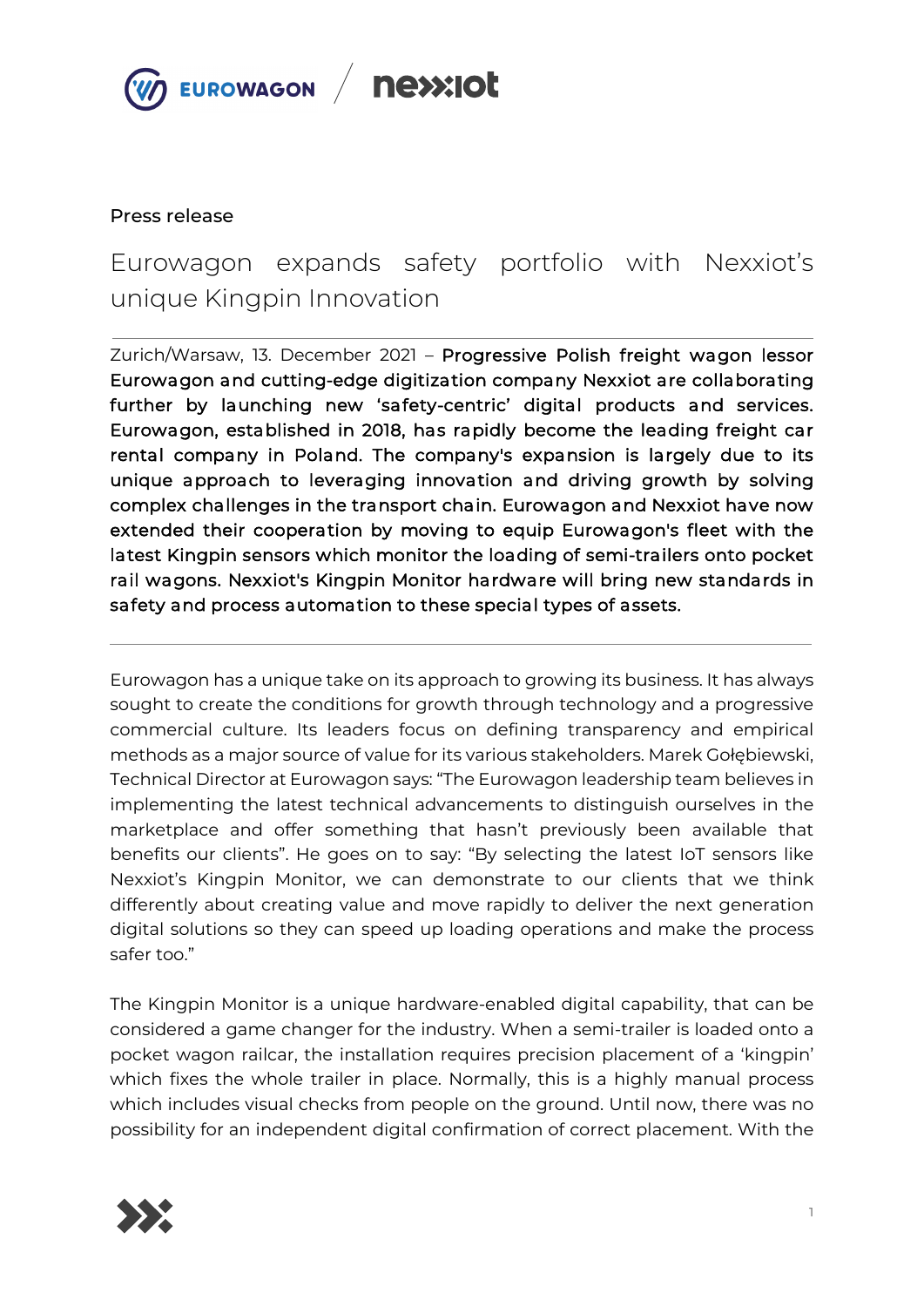

initial deployment phase already underway as the proof of correct and safe installation is of paramount importance for Eurowagon to reach the maximum possible levels of trust, accountability and process control.

Nexxiot's CEO Stefan Kalmund explains: "As rail IoT solutions mature, Eurowagon advances its capabilities to reduce their reliance on third parties who make the necessary checks before wagons begin their trip. The Kingpin Monitor speeds up the loading process, saving time and money, it maximizes the utilization of assets and significantly improves the levels of safety, as sensors reliably confirm the attachment is secure. Rail is between 5 and 7 times more sustainable than road transport, so by increasing confidence in combined transport solutions (like road trailers loaded onto rail cars), the whole operation is more sustainable too." Nexxiot and Eurowagon have a similar outlook when it comes to digital transformation. By working with the latest innovations, it's possible to facilitate multiple improvements for the benefit of workers, partners and clients, especially cargo owners and shippers. "It's easy for us to collaborate with Eurowagon", says Stefan Kalmund, "Like us, they strive to be leaders in their space. Like us, they also believe in data-driven value and investing in future-proof technology to create new processes and quality standards for the industry".

#### About Eurowagon:

Eurowagon is a new alternative for customers on the European rail car leasing market. The company was established in 2018 and is a portfolio company of CEE Equity Partners Ltd. Eurowagon owns and manages more than 1,5 thousand freight wagons. Activities of Eurowagon include rental of wagons to freight and industrial clients, wagons' management, and maintenance. The headquarters of the company is in Poland, but since 2020 Eurowagon has also representatives in Switzerland, France, and Austria, who are responsible for Western European countries. Eurowagon also performs the ECM function for its wagons based on VPI maintenance rules. Until today, Eurowagon has purchased more than half a thousand new freight wagons from major European wagons producers. The vast majority are intermodal platforms (80', 90', T3000) but as well state of the art open box wagons (Eamnos). The entire new fleet was successfully rented out to clients within different European markets. In addition, Eurowagon is an owner of about 1000 wagons which are rented to top Polish clients. Predominantly these are open wagons intended for the bulk materials but as well Sgs 60'container rail cars. The company also has very ambitious investment and development plans for the next